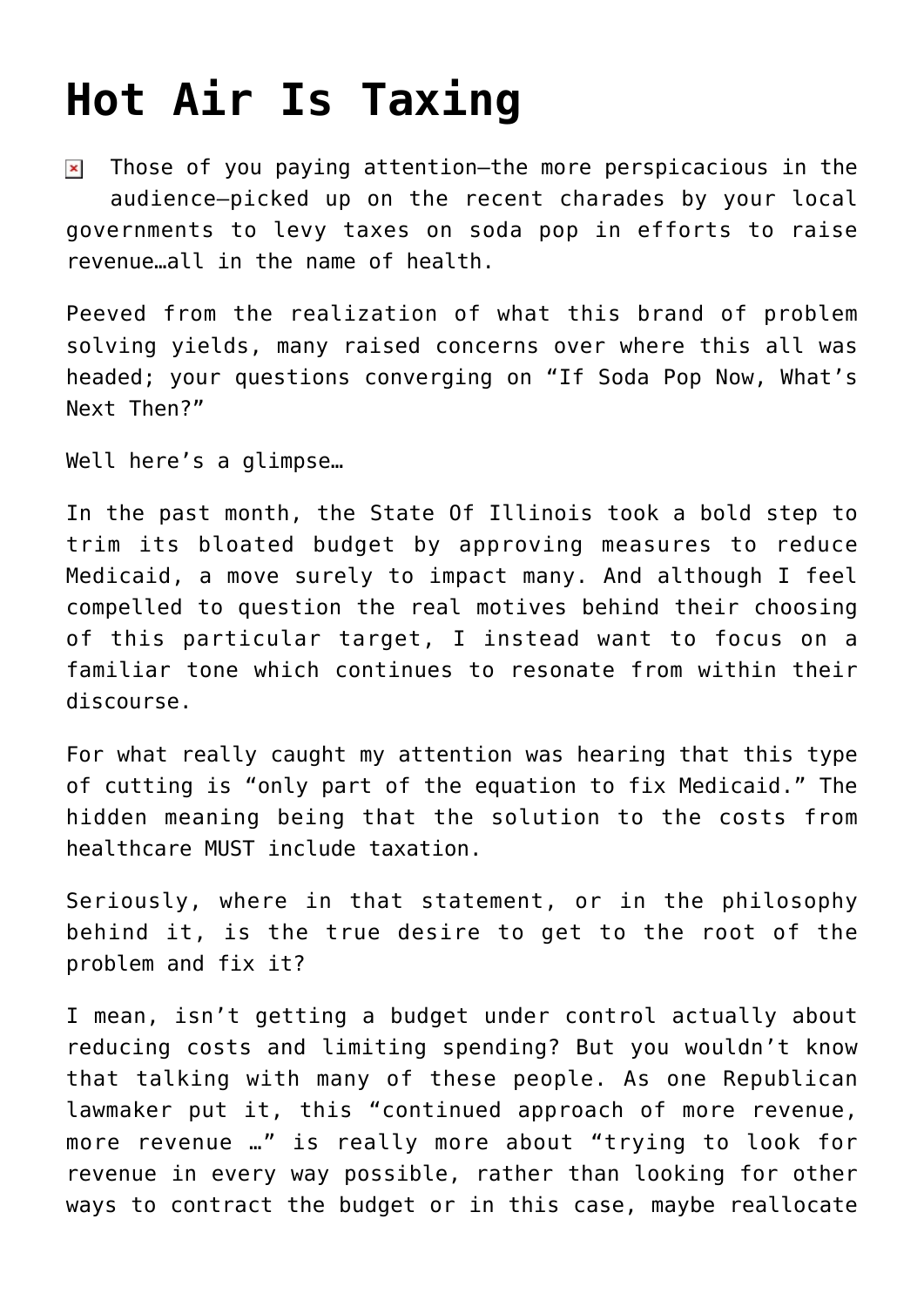from other places in the budget to get some money."

But guess what? It didn't take long before their [modus](http://illinoisissuesblog.blogspot.com/2012/05/senate-approves-tobacco-tax-increase.html) [operandi](http://illinoisissuesblog.blogspot.com/2012/05/senate-approves-tobacco-tax-increase.html) was exposed. Just one day after passing those deep health care cuts, another piece of legislation made its way through the Illinois General Assembly.

What did they do? Once again, the Governor and his Democrat allies reached into their old bag of tricks and pulled out their magic wand. Yet this time they took aim at a familiar scapegoat—cigarette smokers.

What are their intentions? The feature of [their proposal](http://www.ilga.gov/legislation/97/SB/PDF/09700SB2194ham003.pdf) is a \$1-a-pack Cigarette Tax ([something the Governor has desired](http://www.sj-r.com/news/x108131292/Tax-hikes-furloughs-highlight-state-budget-plan) [since day one\)](http://www.sj-r.com/news/x108131292/Tax-hikes-furloughs-highlight-state-budget-plan). It also included increased taxes on other tobacco products, such as cigars and loose tobacco.

What is their rationale for doing so? They feel that this tax, along with other measures of course, will help fill an overall \$2.7 billion gap in Medicaid funding. According to the Senate sponsor of the bill, a Democrat, it would "bring in about \$700 million, including federal Medicaid matching funds…" among other things.

Man, that's a lot of smokes!

To bolster their defense of this bill, the Senate President, another Democrat, said he would vote for this tax even "if it didn't bring in a penny." His thinking is based on the idea that tens of thousands of adults and children either won't start smoking, will quit, or will be saved from premature death because he pushed the proverbial "green button."

I am sure he means well. However, even if his wildest dreams somehow came true, none of what he is hoping to accomplish would happen overnight. Furthermore, his figures don't even address the eventual impact from the hundreds of thousands of smokers in Illinois whose health already has been affected by their decades-long habits. But more importantly, isn't the